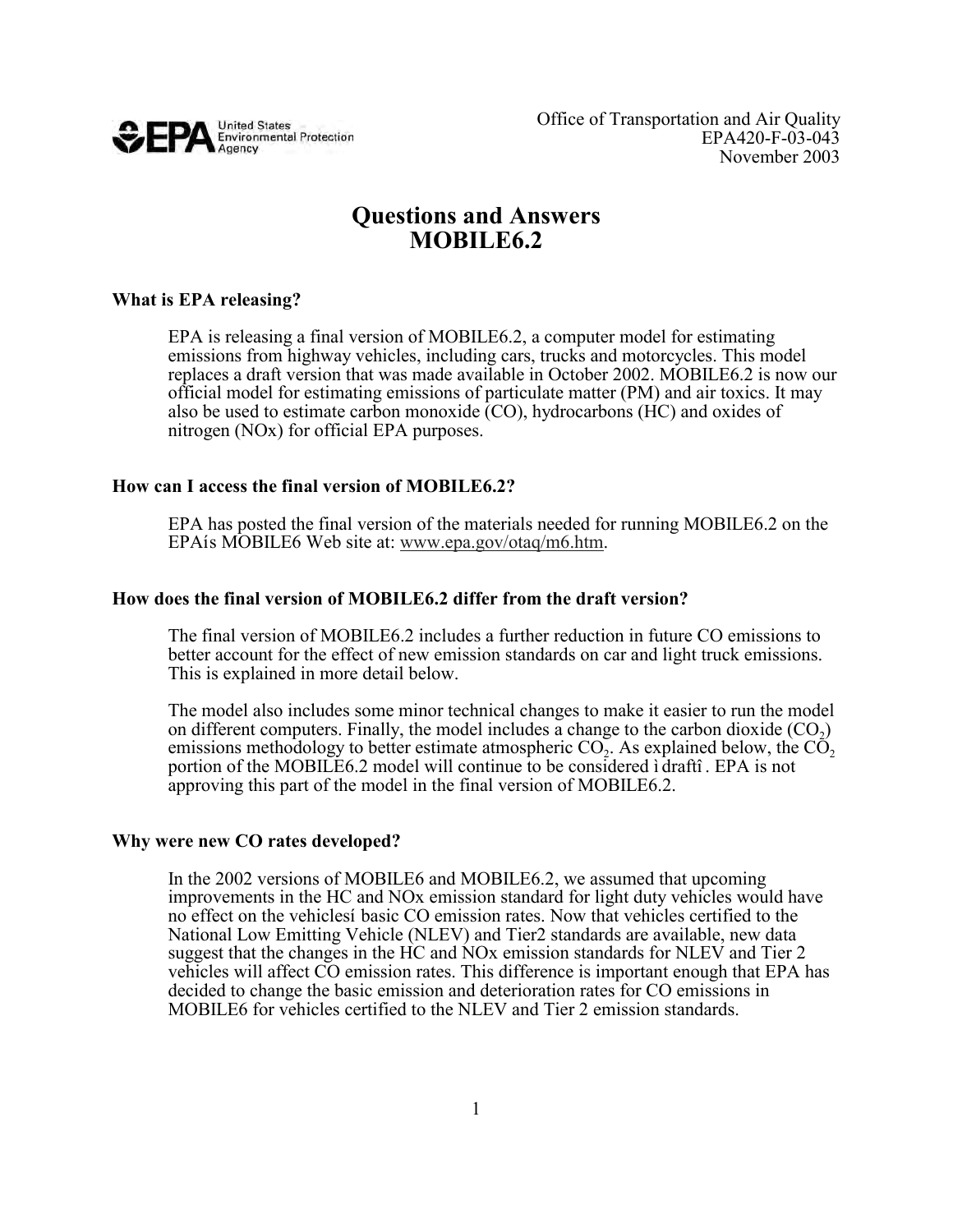#### **How does the new model compare to previous models for estimating CO emissions?**

 The new model shows reduced CO emissions for vehicles certified to the NLEV and Tier 2 standards. In most states, NLEV vehicles begin to enter the fleet in 2001. There is no change in CO emissions for years prior to the phase-in of these vehicles. The effect of this change on fleet-wide CO emissions is fairly small. 2 standards. In most states, NLEV vehicles begin to enter the fleet in 2001. There is no

#### **How does the new model compare to previous models for estimating PM and air toxics?**

 EPAís PART5 model was created in 1995 to estimate PM emissions from highway vehicles. EPAís MOBTOX model was created in 1993 and updated in 1999 to estimate highway vehicle air toxics emissions. The final version of MOBILE6.2 officially replaces these models.

Final MOBILE6.2 algorithm is not a major update to the PART5 and MOBTOX ssion factors. However, MOBILE6.2 is easier to use than the previous models, a the draft version, the final MOBILE6.2 reflects new particulate regulat The final MOBILE6.2 algorithm is not a major update to the PART5 and MOBTOX emission factors. However, MOBILE6.2 is easier to use than the previous models, and like the draft version, the finalMOBILE6.2 reflects new particulate regulations that came into effect since PART5 was released. Also, the vehicle fleet and activity data have been updated.

#### **Why were new particulate and air toxics models developed?**

mbining the particulate matter and air toxics models with MOBILE6.0 gives users<br>gle, consistent way to model all the major highway vehicle pollutants. It eliminates<br>inficant duplication of technical material between the mo Combining the particulate matter and air toxics models with MOBILE6.0 gives users a single, consistent way to model all the major highway vehicle pollutants. It eliminates significant duplication of technical material between the models, which reduces errors and speeds model updates.

 The new tools also address major problems with the previous models, particularly by updating the particulate emission factors to account for new regulations and significantly reducing the number of steps required to model air toxics.

 Combining updated PART5 and MOBTOX models with MOBILE was a prominent recommendation of the National Academy of Science Research Councilís review of MOBILE.

#### **What kinds of particulate emissions can be calculated with the new model?**

 MOBILE6.2 estimates highway vehicle emissions of direct particulate matter from vehicle exhaust, brake and tire wear, and particulate precursor emissions of gaseous sulfur dioxide  $(SO_2)$  and ammonia  $(NH_3)$ . For diesel fueled vehicles, exhaust particulate matter is broken down into four constituents: lead particulate, organic carbon particulate, elemental carbon particulate, and sulfate particulate. For gasoline fueled vehicles the two carbon particulate components are combined.

MOBILE6.2 does not include estimates of fugitive road dust emissions. These can be estimated using emission factors developed separately by EPA is Office of Air Quality Planning and Standards (OAQPS). Note, these fugitive dust factors have also been updated and the new factors are being approved for SIP and conformity use. More<br>information is available on OAQPS's Web site at: www.epa.gov/ttn/chief/ap42/ch estimated using emission factors developed separately by EPAís Office of Air Quality information is available on OAQPS's Web site at: www.epa.gov/ttn/chief/ap42/ch13/.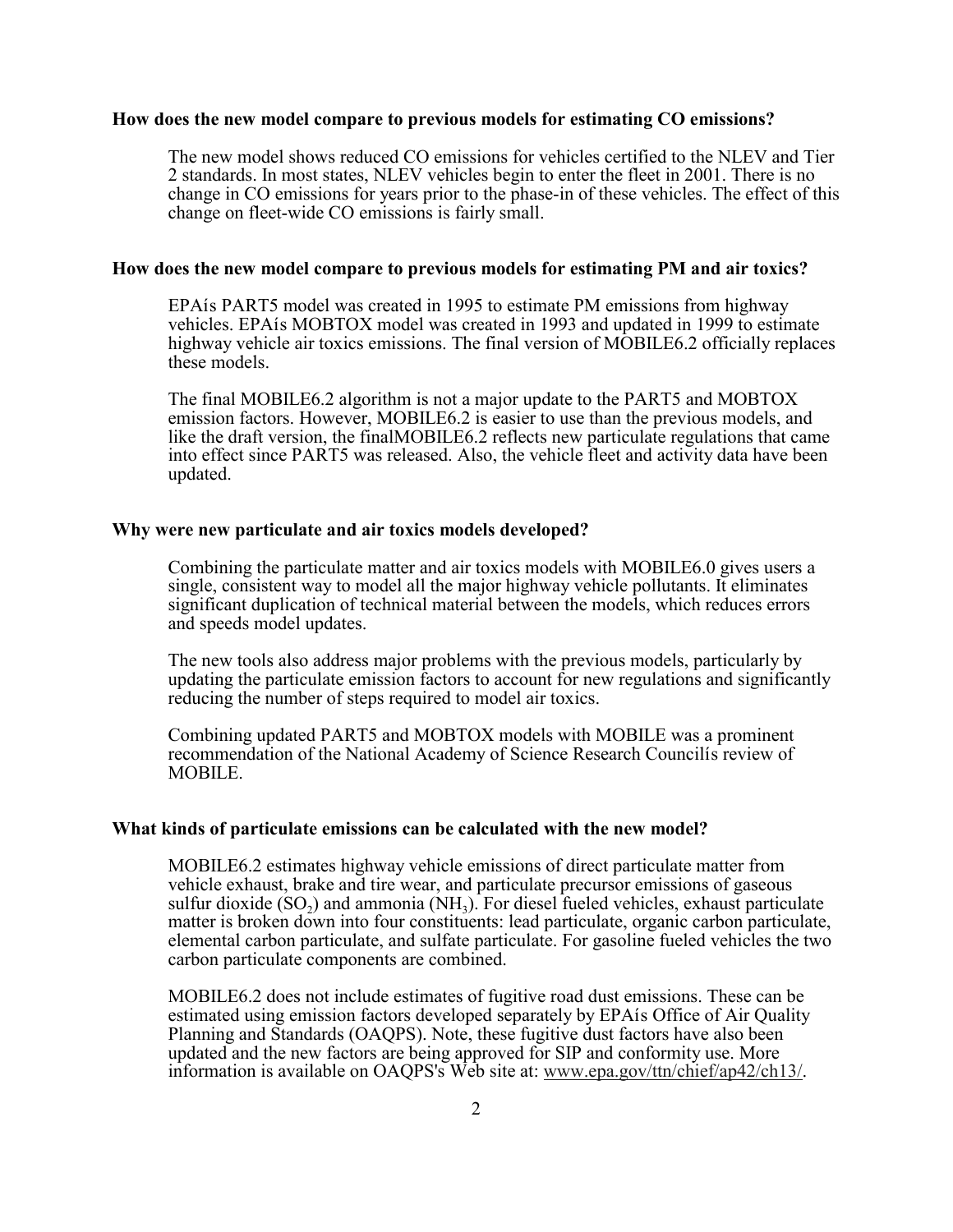#### **What kinds of air toxics emissions can be calculated with the new updated model?**

mobile source air toxics. MOBILE6.2 estimates emission factors for benzene, 1,3ene, formaldehyde, acetaldehyde, acrolein, and MTBE. All of these comp<br>MTBE were identified as risk drivers in the recent National-Scale Air T<br>ment. The model also can estimate emissions of other toxics based on us<br>ed info exhaust, diurnal, hot soak, running loss, resting loss or refueling loss emissions. MOBILE6.2 estimates highway vehicle emission factors in milligrams per mile for mobile source air toxics. MOBILE6.2 estimates emission factors for benzene, 1,3- butadiene, formaldehyde, acetaldehyde, acrolein, and MTBE. All of these compounds except MTBE were identified as risk drivers in the recent National-Scale Air Toxics Assessment. The model also can estimate emissions of other toxics based on user provided information. Emission factors are reported according to whether they are

#### How does the release of a final MOBILE6.2 affect EPAís policies on the use of MOBILE6  **in SIPs and conformity determinations?**

 The effect of MOBILE6.2 on SIP and conformity policy varies depending on what pollutant is being analyzed. Please see the separate SIP and conformity policy memo for details.

#### Does the final release of MOBILE6.2 mean that SIPs and conformity determinations will<br>be required for air toxics? **be required for air toxics?**

SIPs and air quality designations are only required for criteria air pollutants. The<br>eria pollutants are ozone, carbon monoxide, particulate matter, lead, sulfur dioxide<br>nitrogen dioxide. Transportation conformity determin No, SIPs and air quality designations are only required for criteria air pollutants. The criteria pollutants are ozone, carbon monoxide, particulate matter, lead, sulfur dioxide and nitrogen dioxide. Transportation conformity determinations are required only in nonattainment and maintenance areas for ozone, carbon monoxide, particulate matter and nitrogen dioxide.

#### What does the update of the air toxics model mean for analyses under the National<br>Environmental Policy Act? **Environmental Policy Act?**

 While MOBILE6.2 is EPA's best available tool for quantifying toxics emissions from highway vehicles, its availability has no direct bearing on the administration of the National Environmental Policy Act (NEPA). The Department of Transportation has responsibility for implementing NEPA for its projects, and it has not yet developed a policy on how mobile source air toxics should be addressed in NEPA analyses.

#### **How does MOBILE6.2 estimate particulate emissions?**

 MOBILE6.2 estimates emission factors using vehicle fleet and activity information from MOBILE6 and emission rate information from PART5, supplemented with info about future vehicle emission standards. MOBILE6.2 calculates  $SO_2$  and sulfate particulate emissions via the method used in PART5, but instead of using hard-coded fuel sulfur values, MOBILE6.2 bases the calculation on user-supplied fuel sulfur levels of gasoline and diesel fuel. MOBILE6 and emission rate information from PART5, supplemented with information

 It is important to realize that the PM emission rate estimates of MOBILE6.2 are not as sophisticated as those for HC, CO, and NOx. For example vehicle speed has little effect on the gram per mile estimates of PM emissions, and there are no effects of temperature or I/M programs.